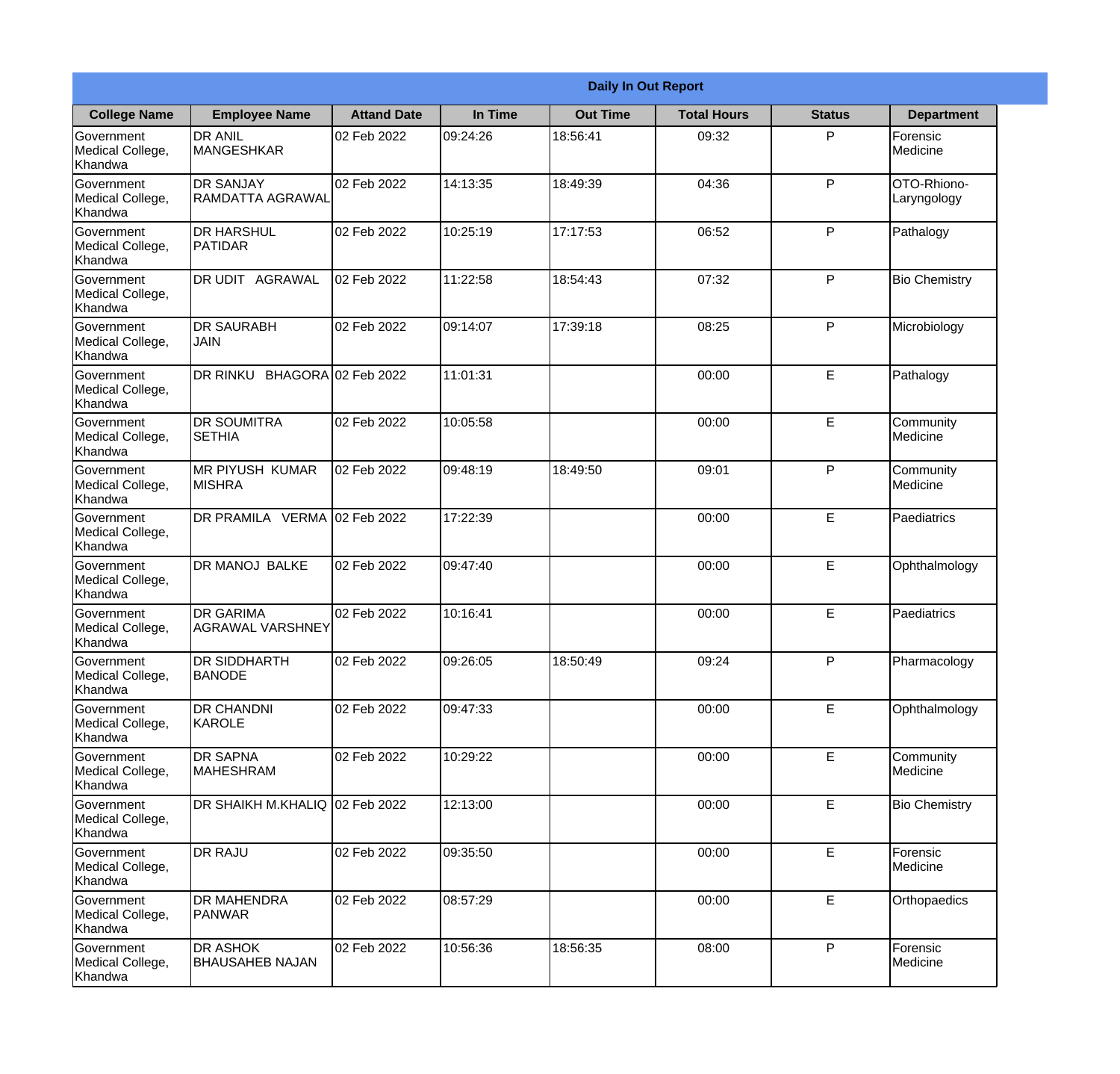| <b>Designation</b>                  | <b>Category</b>     |
|-------------------------------------|---------------------|
| Assistant Professor   Para Clinical |                     |
| Professor                           | Clinical            |
| Assistant Professor   Para Clinical |                     |
| Associate Professor Non Clinical    |                     |
| Associate Professor Para Clinical   |                     |
| Assistant Professor   Para Clinical |                     |
| Assistant Professor   Para Clinical |                     |
| Statistician                        | Para Clinical       |
| Professor                           | Clinical            |
| Assistant Professor Clinical        |                     |
| Associate Professor Clinical        |                     |
| Associate Professor Para Clinical   |                     |
| Assistant Professor   Clinical      |                     |
| Associate Professor Para Clinical   |                     |
| Professor                           | <b>Non Clinical</b> |
| Demonstrator/Tutor   Para Clinical  |                     |
| Assistant Professor   Clinical      |                     |
| Associate Professor Para Clinical   |                     |

## **Daily In Out Report**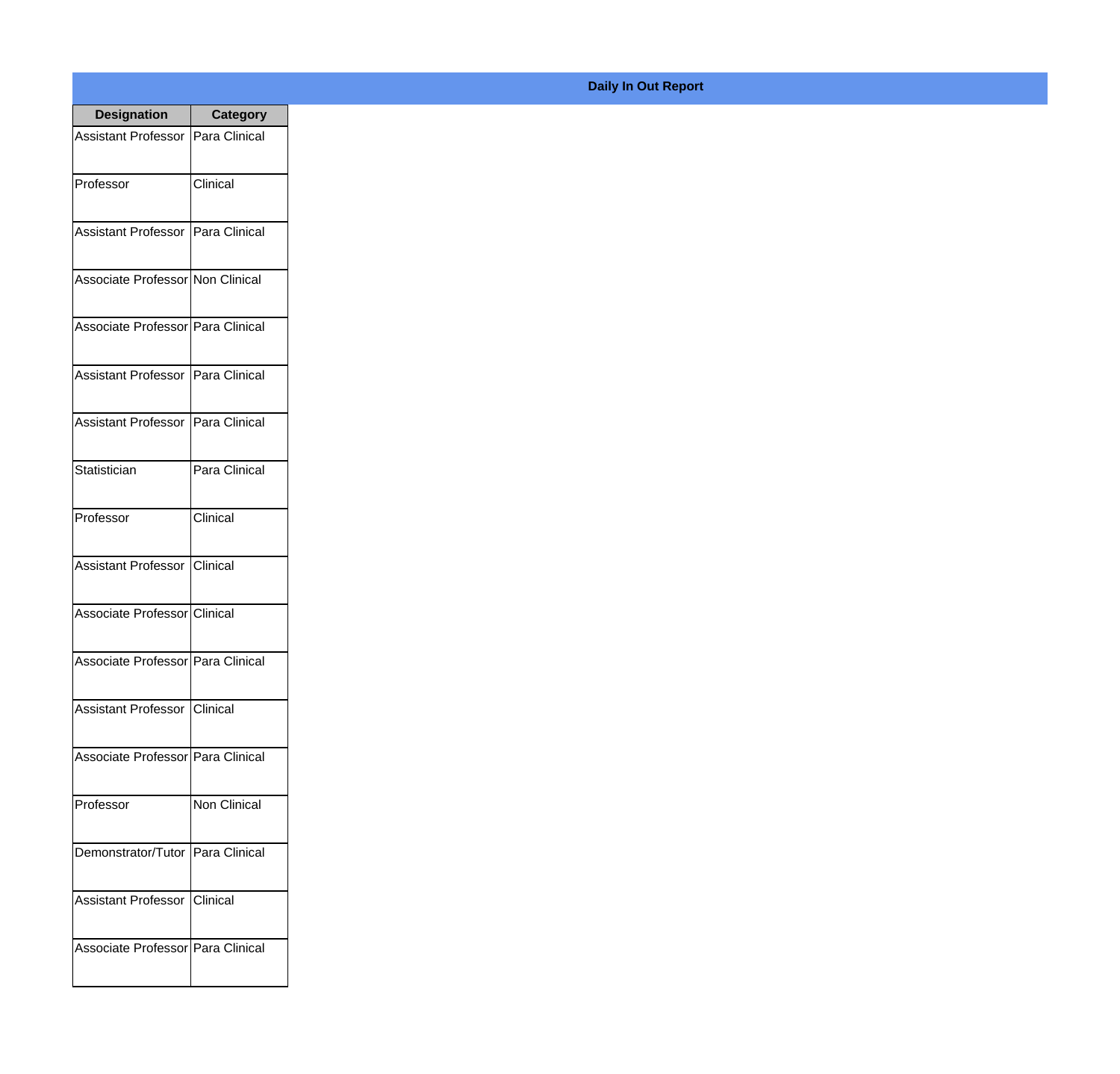|                                                   |                                                  |             |           | <b>Daily In Out Report</b> |       |    |                                |
|---------------------------------------------------|--------------------------------------------------|-------------|-----------|----------------------------|-------|----|--------------------------------|
| Government<br>Medical College,<br>lKhandwa        | <b>DR NITESHKUMAR</b><br>IKISHORILAL<br>IRATHORE | 02 Feb 2022 | 109:40:16 | 20:30:56                   | 10:50 | P  | Pharmacology                   |
| <b>Sovernment</b><br>Medical College,<br>lKhandwa | <b>DR PRIYESH</b><br><b>IMARSKOLE</b>            | 02 Feb 2022 | 10:16:28  | 18:59:35                   | 08:43 | P  | Community<br><b>I</b> Medicine |
| <b>Sovernment</b><br>Medical College,<br>Khandwa  | IDR NISHA MANDLOI<br>IPANWAR                     | 02 Feb 2022 | 109:42:27 | 17:07:55                   | 07:25 | P  | Obstetrics &<br>Gynaecology    |
| Government<br>Medical College,<br>Khandwa         | <b>DR MUKTESHWARI</b><br>IGUPTA                  | 02 Feb 2022 | 11:34:41  | 17:05:42                   | 05:31 | P  | Pharmacology                   |
| Government<br>Medical College,<br>Khandwa         | <b>DR YASHPAL</b><br><b>RAY</b>                  | 02 Feb 2022 | 11:45:06  |                            | 00:00 | E. | Anatomy                        |
| Government<br>Medical College,<br>Khandwa         | RENU<br>WAGHMARE                                 | 02 Feb 2022 | 19:03:45  |                            | 00:00 | E  | Community<br>Medicine          |